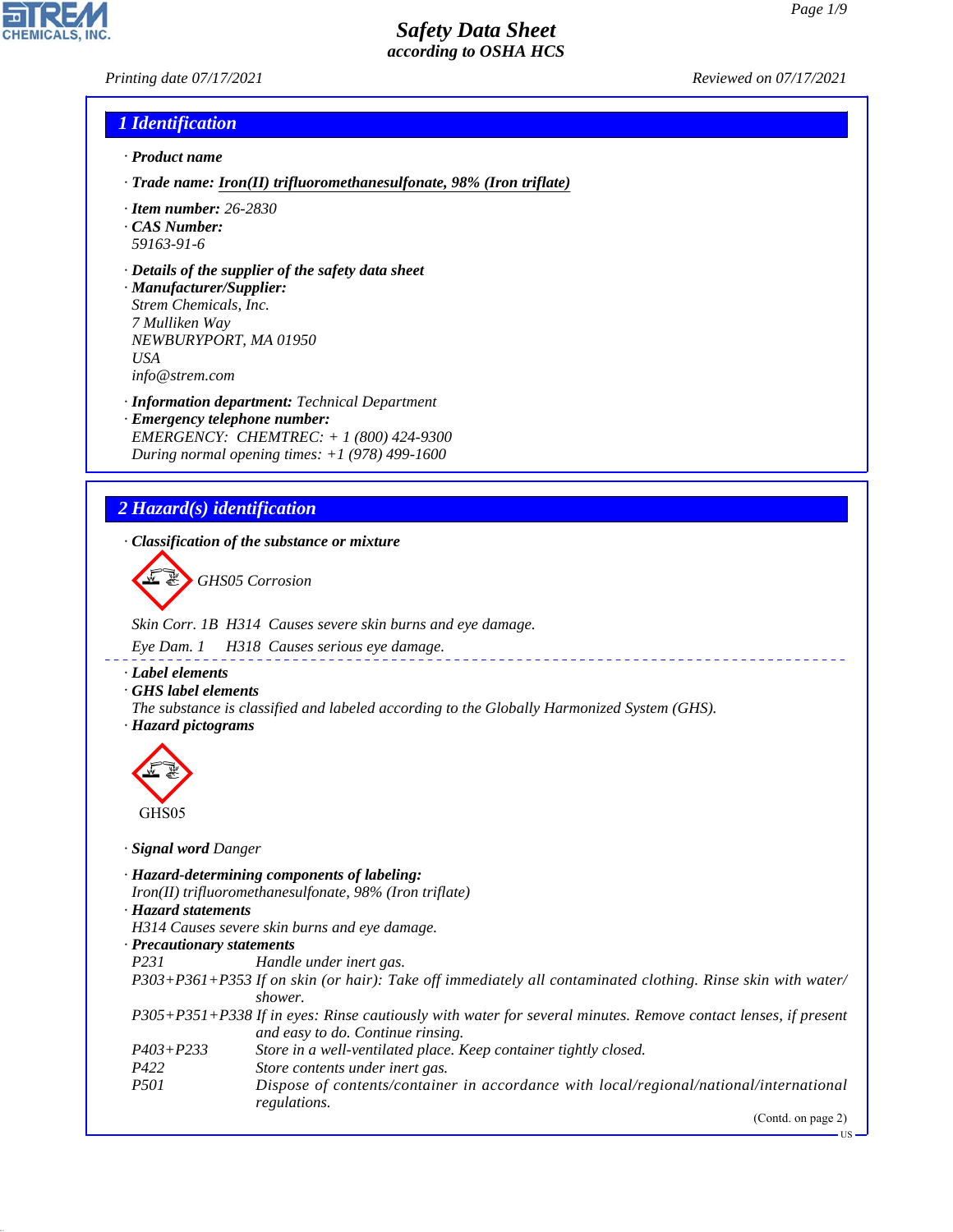(Contd. of page 1)

## *Safety Data Sheet according to OSHA HCS*

*Printing date 07/17/2021 Reviewed on 07/17/2021*



*· HMIS-ratings (scale 0 - 4)*

 $\overline{\mathbf{0}}$ 

 HEALTH FIRE REACTIVITY 4 0 0 *Health = 4 Fire = 0*

*· Other hazards*

4

*· Results of PBT and vPvB assessment*

*Fire = 0 Reactivity = 0*

*· PBT: Not applicable.*

*· vPvB: Not applicable.*

# *3 Composition/information on ingredients*

*Reactivity = 0*

*· Chemical characterization: Substances*

*· CAS No. Description*

*59163-91-6 Iron(II) trifluoromethanesulfonate, 98% (Iron triflate)*

## *4 First-aid measures*

- *· Description of first aid measures*
- *· General information: Immediately remove any clothing soiled by the product.*
- *· After inhalation: In case of unconsciousness place patient stably in side position for transportation.*
- *· After skin contact: Immediately wash with water and soap and rinse thoroughly.*
- *· After eye contact: Rinse opened eye for several minutes under running water. Then consult a doctor.*
- *· After swallowing: Drink copious amounts of water and provide fresh air. Immediately call a doctor.*
- *· Information for doctor:*
- *· Most important symptoms and effects, both acute and delayed No further relevant information available.*
- *· Indication of any immediate medical attention and special treatment needed*

*No further relevant information available.*

## *5 Fire-fighting measures*

- *· Extinguishing media*
- *· Suitable extinguishing agents: Use fire fighting measures that suit the environment.*
- *· Special hazards arising from the substance or mixture*
- *During heating or in case of fire poisonous gases are produced.*
- *· Advice for firefighters*

44.1.1

*· Protective equipment: Mouth respiratory protective device.*

## *6 Accidental release measures*

*· Personal precautions, protective equipment and emergency procedures Mount respiratory protective device.*

*Wear protective equipment. Keep unprotected persons away.*

(Contd. on page 3)

US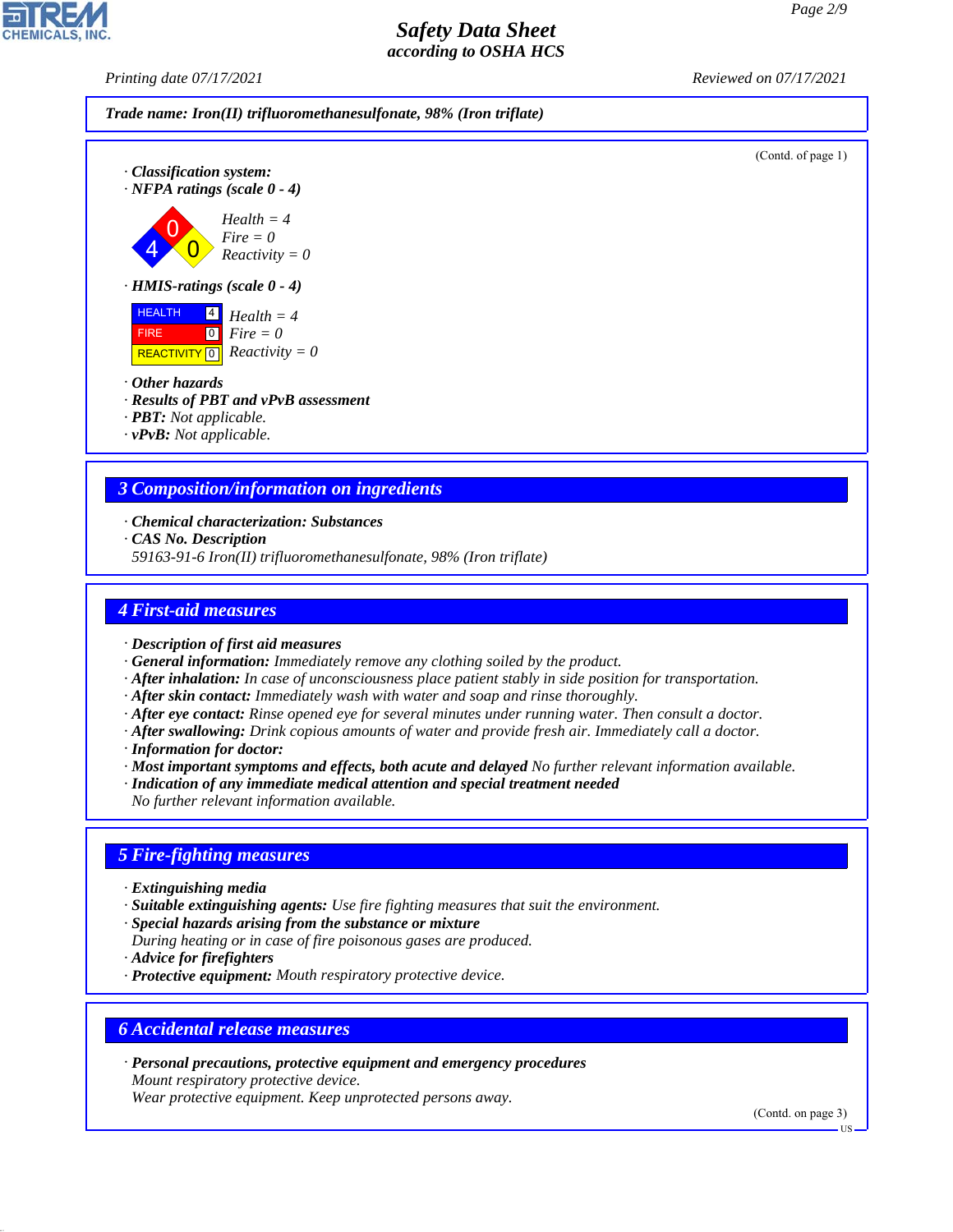*Printing date 07/17/2021 Reviewed on 07/17/2021*

| · <b>Environmental precautions:</b> No special measures required. | (Contd. of page 2) |
|-------------------------------------------------------------------|--------------------|
|                                                                   |                    |
| · Methods and material for containment and cleaning up:           |                    |
| Use neutralizing agent.                                           |                    |
| Dispose contaminated material as waste according to item 13.      |                    |
| Ensure adequate ventilation.                                      |                    |
| · Reference to other sections                                     |                    |
| See Section 7 for information on safe handling.                   |                    |
| See Section 8 for information on personal protection equipment.   |                    |
| See Section 13 for disposal information.                          |                    |
| · Protective Action Criteria for Chemicals                        |                    |
| $\cdot$ PAC-1:                                                    |                    |
| Substance is not listed.                                          |                    |
| $PAC-2$ :                                                         |                    |
| Substance is not listed.                                          |                    |
| $\cdot$ PAC-3:                                                    |                    |
| Substance is not listed.                                          |                    |
|                                                                   |                    |

*Open and handle receptacle with care.*

*· Information about protection against explosions and fires: Keep respiratory protective device available.*

*· Conditions for safe storage, including any incompatibilities*

*· Storage: Store contents under inert gas.*

- *· Requirements to be met by storerooms and receptacles: No special requirements.*
- *· Information about storage in one common storage facility: Not required.*
- *· Further information about storage conditions:*

*Keep receptacle tightly sealed.*

*Store in cool, dry conditions in well sealed receptacles.*

*· Specific end use(s) No further relevant information available.*

# *8 Exposure controls/personal protection*

*· Additional information about design of technical systems: No further data; see item 7.*

*· Control parameters*

- *· Components with limit values that require monitoring at the workplace: Not required.*
- *· Additional information: The lists that were valid during the creation were used as basis.*
- *· Exposure controls*

44.1.1

- *· Personal protective equipment: Wear protective clothing*
- *· General protective and hygienic measures: Keep away from foodstuffs, beverages and feed. Immediately remove all soiled and contaminated clothing. Wash hands before breaks and at the end of work. Avoid contact with the eyes. Avoid contact with the eyes and skin.*

*· Breathing equipment: A NIOSH approved respirator in accordance with 29 CFR 1910.134.*

(Contd. on page 4)



US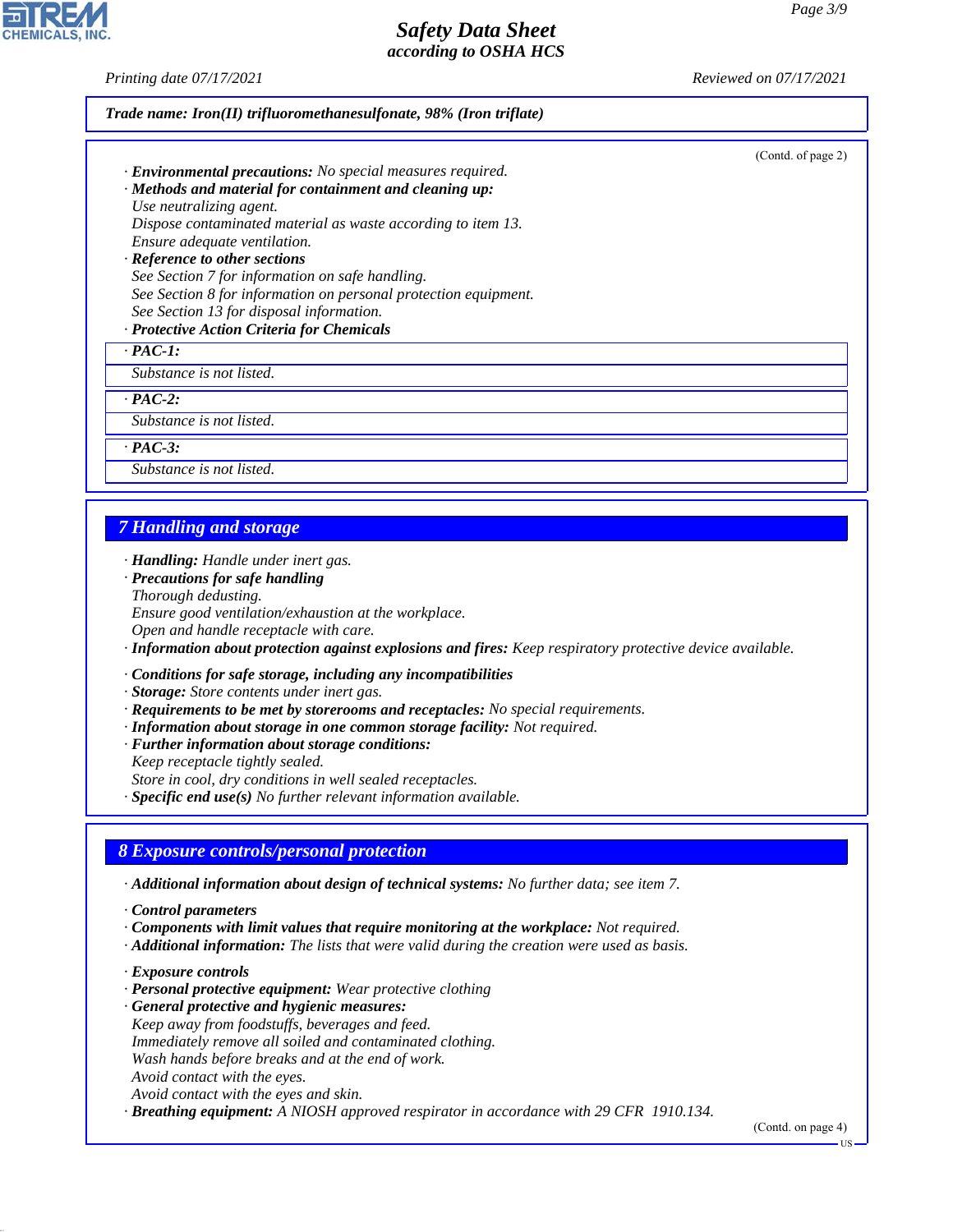**CHEMICALS, INC** 

*Printing date 07/17/2021 Reviewed on 07/17/2021*

(Contd. of page 3)

*Trade name: Iron(II) trifluoromethanesulfonate, 98% (Iron triflate)*

*· Protection of hands:*



\_S*Protective gloves*

*The glove material has to be impermeable and resistant to the product/ the substance/ the preparation. Due to missing tests no recommendation to the glove material can be given for the product/ the preparation/ the chemical mixture.*

*Selection of the glove material on consideration of the penetration times, rates of diffusion and the degradation*

*· Material of gloves*

*The selection of the suitable gloves does not only depend on the material, but also on further marks of quality and varies from manufacturer to manufacturer.*

*· Penetration time of glove material*

*The exact break through time has to be found out by the manufacturer of the protective gloves and has to be observed.*

*· Eye protection:*



44.1.1

\_R*Tightly sealed goggles*

| 9 Physical and chemical properties                                                                           |                                               |  |
|--------------------------------------------------------------------------------------------------------------|-----------------------------------------------|--|
| · Information on basic physical and chemical properties<br><b>General Information</b><br>$\cdot$ Appearance: |                                               |  |
| Form:                                                                                                        | Powder                                        |  |
| Color:                                                                                                       | Light brown                                   |  |
| $\cdot$ Odor:                                                                                                | <i><u><b>Odorless</b></u></i>                 |  |
| · Odor threshold:                                                                                            | Not determined.                               |  |
| $\cdot$ pH-value:                                                                                            | Not applicable.                               |  |
| Change in condition<br><b>Melting point/Melting range:</b><br><b>Boiling point/Boiling range:</b>            | >300 °C (>572 °F)<br>Undetermined.            |  |
| · Flash point:                                                                                               | Not applicable.                               |  |
| · Flammability (solid, gaseous):                                                                             | Not determined.                               |  |
| · Ignition temperature:                                                                                      |                                               |  |
| <b>Decomposition temperature:</b>                                                                            | Not determined.                               |  |
| $\cdot$ Auto igniting:                                                                                       | Not determined.                               |  |
| · Danger of explosion:                                                                                       | Product does not present an explosion hazard. |  |
| · Explosion limits:                                                                                          |                                               |  |
| Lower:                                                                                                       | Not determined.                               |  |
| <b>Upper:</b>                                                                                                | Not determined.                               |  |
| · Vapor pressure:                                                                                            | Not applicable.                               |  |
| $\cdot$ Density:                                                                                             | Not determined.                               |  |
| · Relative density                                                                                           | Not determined.                               |  |

**US**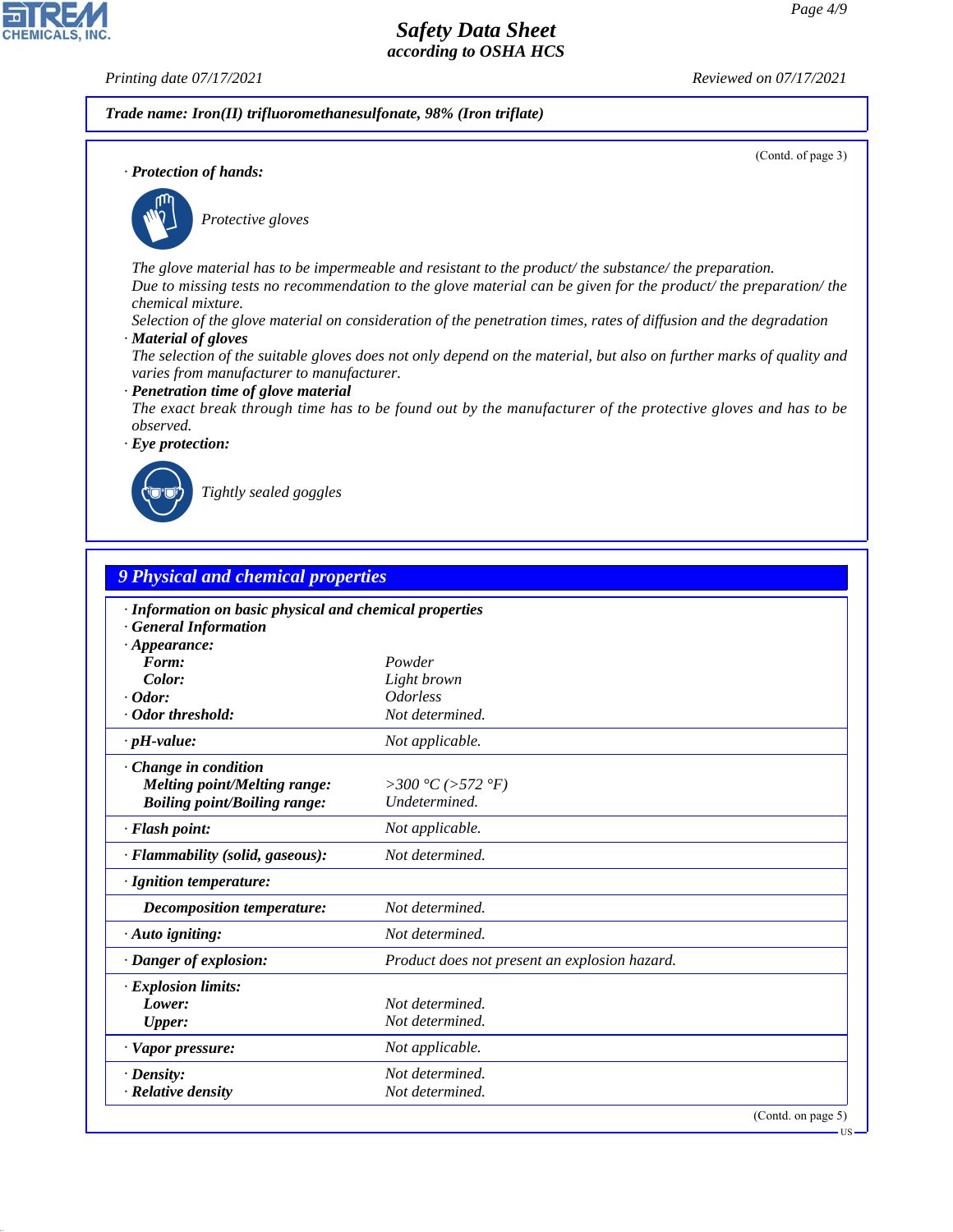*Printing date 07/17/2021 Reviewed on 07/17/2021*

*Trade name: Iron(II) trifluoromethanesulfonate, 98% (Iron triflate)*

|                                                            |                                            | (Contd. of page 4) |
|------------------------------------------------------------|--------------------------------------------|--------------------|
| · Vapor density                                            | Not applicable.                            |                    |
| $\cdot$ Evaporation rate                                   | Not applicable.                            |                    |
| $\cdot$ Solubility in / Miscibility with                   |                                            |                    |
| Water:                                                     | <i>Insoluble.</i>                          |                    |
| · Partition coefficient (n-octanol/water): Not determined. |                                            |                    |
| · Viscosity:                                               |                                            |                    |
| Dynamic:                                                   | Not applicable.                            |                    |
| Kinematic:                                                 | Not applicable.                            |                    |
| · Solvent content:                                         |                                            |                    |
| Organic solvents:                                          | $0.0\%$                                    |                    |
| <b>VOC</b> content:                                        | 0.0 g/l / 0.00 lb/gl                       |                    |
| Solids content:                                            | $100.0\%$                                  |                    |
| $\cdot$ Other information                                  | No further relevant information available. |                    |

# *10 Stability and reactivity*

- *· Reactivity No further relevant information available.*
- *· Chemical stability*
- *· Thermal decomposition / conditions to be avoided: No decomposition if used according to specifications.*
- *· Possibility of hazardous reactions No dangerous reactions known.*
- *· Conditions to avoid No further relevant information available.*
- *· Incompatible materials: No further relevant information available.*
- *· Hazardous decomposition products: No dangerous decomposition products known.*

# *11 Toxicological information*

- *· Information on toxicological effects*
- *· Acute toxicity:*
- *· Primary irritant effect:*
- *· on the skin: Caustic effect on skin and mucous membranes.*
- *· on the eye:*
- *Strong caustic effect.*
- *Strong irritant with the danger of severe eye injury.*
- *· Sensitization: No sensitizing effects known.*
- *· Additional toxicological information:*

*Swallowing will lead to a strong caustic effect on mouth and throat and to the danger of perforation of esophagus and stomach.*

#### *· Carcinogenic categories*

*· IARC (International Agency for Research on Cancer)*

*Substance is not listed.*

### *· NTP (National Toxicology Program)*

*Substance is not listed.*

### *· OSHA-Ca (Occupational Safety & Health Administration)*

*Substance is not listed.*

44.1.1

(Contd. on page 6)

US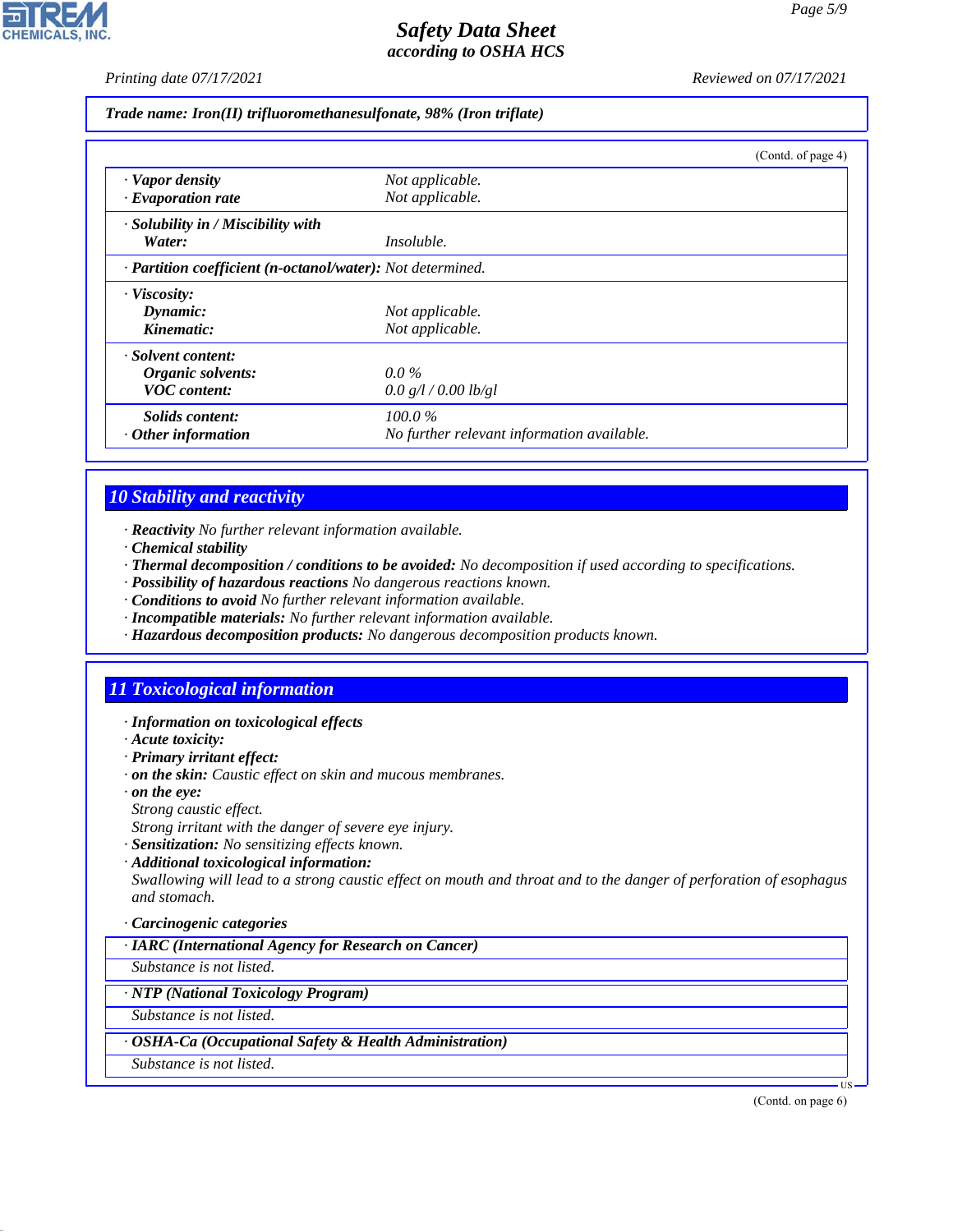*Printing date 07/17/2021 Reviewed on 07/17/2021*

*Trade name: Iron(II) trifluoromethanesulfonate, 98% (Iron triflate)*

(Contd. of page 5)

## *12 Ecological information*

- *· Toxicity*
- *· Aquatic toxicity: No further relevant information available.*
- *· Persistence and degradability No further relevant information available.*
- *· Behavior in environmental systems:*
- *· Bioaccumulative potential No further relevant information available.*
- *· Mobility in soil No further relevant information available.*
- *· Additional ecological information:*
- *· General notes: Must not reach bodies of water or drainage ditch undiluted or unneutralized.*
- *· Results of PBT and vPvB assessment*
- *· PBT: Not applicable.*
- *· vPvB: Not applicable.*
- *· Other adverse effects No further relevant information available.*

## *13 Disposal considerations*

*· Waste treatment methods*

*· Recommendation:*

*Must not be disposed of together with household garbage. Do not allow product to reach sewage system.*

- *· Uncleaned packagings:*
- *· Recommendation: Disposal must be made according to official regulations.*

| $\cdot$ UN-Number            |                                            |
|------------------------------|--------------------------------------------|
| · DOT, IMDG, IATA            | <b>UN3260</b>                              |
| · UN proper shipping name    |                                            |
| $\cdot$ DOT                  | Corrosive solid, acidic, inorganic, n.o.s. |
| · IMDG, IATA                 | CORROSIVE SOLID, ACIDIC, INORGANIC, N.O.S. |
| · Transport hazard class(es) |                                            |
| $\cdot$ DOT                  |                                            |
| <b>CORROSIV</b>              |                                            |
| $\cdot$ Class                | 8 Corrosive substances                     |
| $\cdot$ <i>Label</i>         | 8                                          |
| $·$ <i>IMDG, IATA</i>        |                                            |
|                              |                                            |
| $\cdot$ Class                | 8 Corrosive substances                     |
| · Label                      | 8                                          |



44.1.1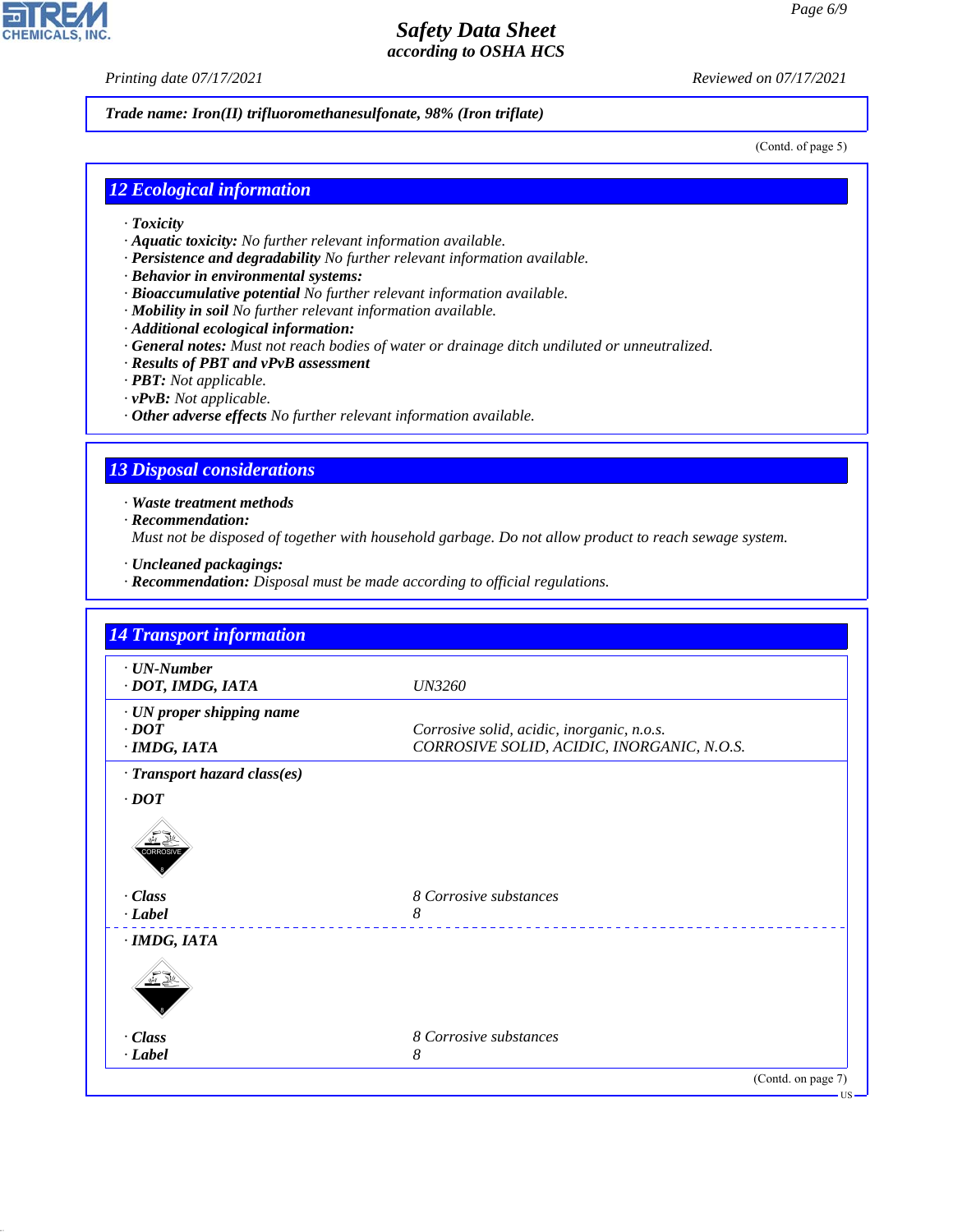피

**CHEMICALS, INC.** 

*Printing date 07/17/2021 Reviewed on 07/17/2021*

|  |  |  | Trade name: Iron(II) trifluoromethanesulfonate, 98% (Iron triflate) |  |  |
|--|--|--|---------------------------------------------------------------------|--|--|
|--|--|--|---------------------------------------------------------------------|--|--|

|                                                                                                    | (Contd. of page 6)                                                                                                    |
|----------------------------------------------------------------------------------------------------|-----------------------------------------------------------------------------------------------------------------------|
| · Packing group<br>· DOT, IMDG, IATA                                                               | II                                                                                                                    |
| · Environmental hazards:<br>$\cdot$ Marine pollutant:                                              | No                                                                                                                    |
| · Special precautions for user<br><b>EMS Number:</b><br>· Segregation groups<br>· Stowage Category | Warning: Corrosive substances<br>$F-A, S-B$<br>Acids<br>B                                                             |
| · Transport in bulk according to Annex II of<br><b>MARPOL73/78 and the IBC Code</b>                | Not applicable.                                                                                                       |
| $\cdot$ Transport/Additional information:                                                          |                                                                                                                       |
| $\cdot$ DOT<br>$\cdot$ Quantity limitations                                                        | On passenger aircraft/rail: 15 kg<br>On cargo aircraft only: $50 \text{ kg}$                                          |
| $\cdot$ IMDG<br>$\cdot$ Limited quantities (LQ)<br>$\cdot$ Excepted quantities (EQ)                | 1 kg<br>Code: E2<br>Maximum net quantity per inner packaging: 30 g<br>Maximum net quantity per outer packaging: 500 g |
| · UN "Model Regulation":                                                                           | UN 3260 CORROSIVE SOLID, ACIDIC, INORGANIC, N.O.S., 8, II                                                             |

# *15 Regulatory information*

*· Safety, health and environmental regulations/legislation specific for the substance or mixture · Sara*

*· Section 355 (extremely hazardous substances):*

*Substance is not listed.*

*· Section 313 (Specific toxic chemical listings):*

*Substance is not listed.*

*· TSCA (Toxic Substances Control Act):*

*Substance is not listed.*

*· Proposition 65*

*· Chemicals known to cause cancer:*

*Substance is not listed.*

*· Chemicals known to cause reproductive toxicity for females:*

*Substance is not listed.*

*· Chemicals known to cause reproductive toxicity for males:*

*Substance is not listed.*

*· Chemicals known to cause developmental toxicity:*

*Substance is not listed.*

*· Carcinogenic categories*

*· EPA (Environmental Protection Agency)*

*Substance is not listed.*

44.1.1

(Contd. on page 8)

US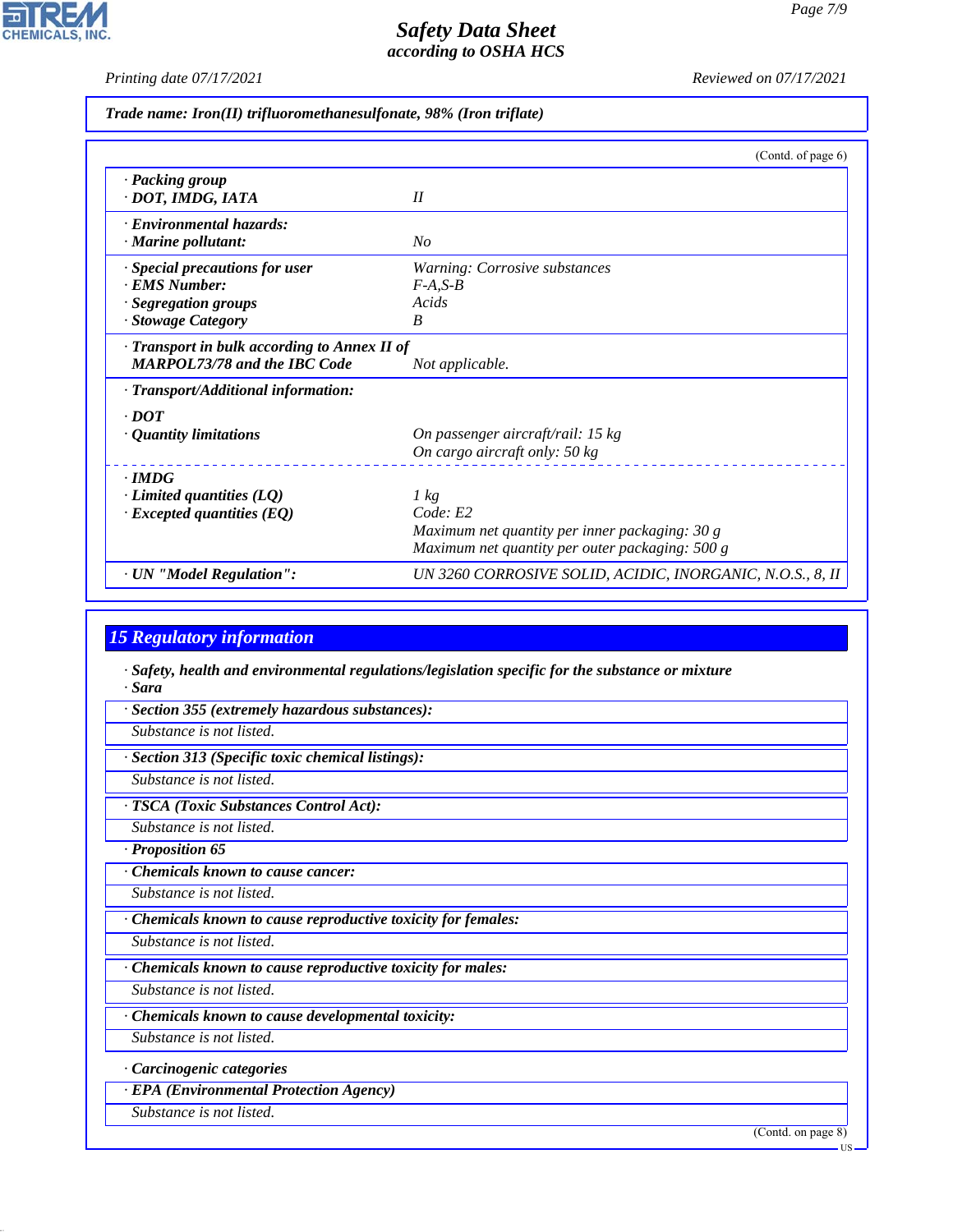**CHEMICALS.** 

*Printing date 07/17/2021 Reviewed on 07/17/2021*

*Trade name: Iron(II) trifluoromethanesulfonate, 98% (Iron triflate)*

(Contd. of page 7)

|                            | · NIOSH-Ca (National Institute for Occupational Safety and Health)                                                                                 |
|----------------------------|----------------------------------------------------------------------------------------------------------------------------------------------------|
| Substance is not listed.   |                                                                                                                                                    |
| GHS label elements         |                                                                                                                                                    |
|                            | The substance is classified and labeled according to the Globally Harmonized System (GHS).                                                         |
| · Hazard pictograms        |                                                                                                                                                    |
| GHS05                      |                                                                                                                                                    |
| · Signal word Danger       |                                                                                                                                                    |
|                            | · Hazard-determining components of labeling:                                                                                                       |
|                            | $Iron(II)$ trifluoromethanesulfonate, 98% (Iron triflate)                                                                                          |
| · Hazard statements        |                                                                                                                                                    |
|                            | H314 Causes severe skin burns and eye damage.                                                                                                      |
| · Precautionary statements |                                                                                                                                                    |
| P <sub>231</sub>           | Handle under inert gas.                                                                                                                            |
|                            | P303+P361+P353 If on skin (or hair): Take off immediately all contaminated clothing. Rinse skin with water/<br>shower.                             |
|                            | P305+P351+P338 If in eyes: Rinse cautiously with water for several minutes. Remove contact lenses, if present<br>and easy to do. Continue rinsing. |
| $P403 + P233$              | Store in a well-ventilated place. Keep container tightly closed.                                                                                   |
| P422                       | Store contents under inert gas.                                                                                                                    |
|                            | Dispose of contents/container in accordance with local/regional/national/international                                                             |
| P <sub>501</sub>           | regulations.                                                                                                                                       |

## *16 Other information*

*This information is based on our present knowledge. However, this shall not constitute a guarantee for any specific product features and shall not establish a legally valid contractual relationship.*

- *· Department issuing SDS: Technical Department.*
- *· Contact: Technical Director*
- *· Date of preparation / last revision 07/17/2021 / -*
- *· Abbreviations and acronyms:*

*ADR: Accord européen sur le transport des marchandises dangereuses par Route (European Agreement concerning the International Carriage of Dangerous Goods by Road)*

- *IMDG: International Maritime Code for Dangerous Goods*
- *DOT: US Department of Transportation*
- *IATA: International Air Transport Association*
- *ACGIH: American Conference of Governmental Industrial Hygienists*
- *CAS: Chemical Abstracts Service (division of the American Chemical Society)*
- *NFPA: National Fire Protection Association (USA)*
- *HMIS: Hazardous Materials Identification System (USA)*
- *VOC: Volatile Organic Compounds (USA, EU)*
- *PBT: Persistent, Bioaccumulative and Toxic vPvB: very Persistent and very Bioaccumulative*
- *NIOSH: National Institute for Occupational Safety*
- *OSHA: Occupational Safety & Health*
- *TLV: Threshold Limit Value*
- *PEL: Permissible Exposure Limit*

44.1.1

*REL: Recommended Exposure Limit*

(Contd. on page 9)

US